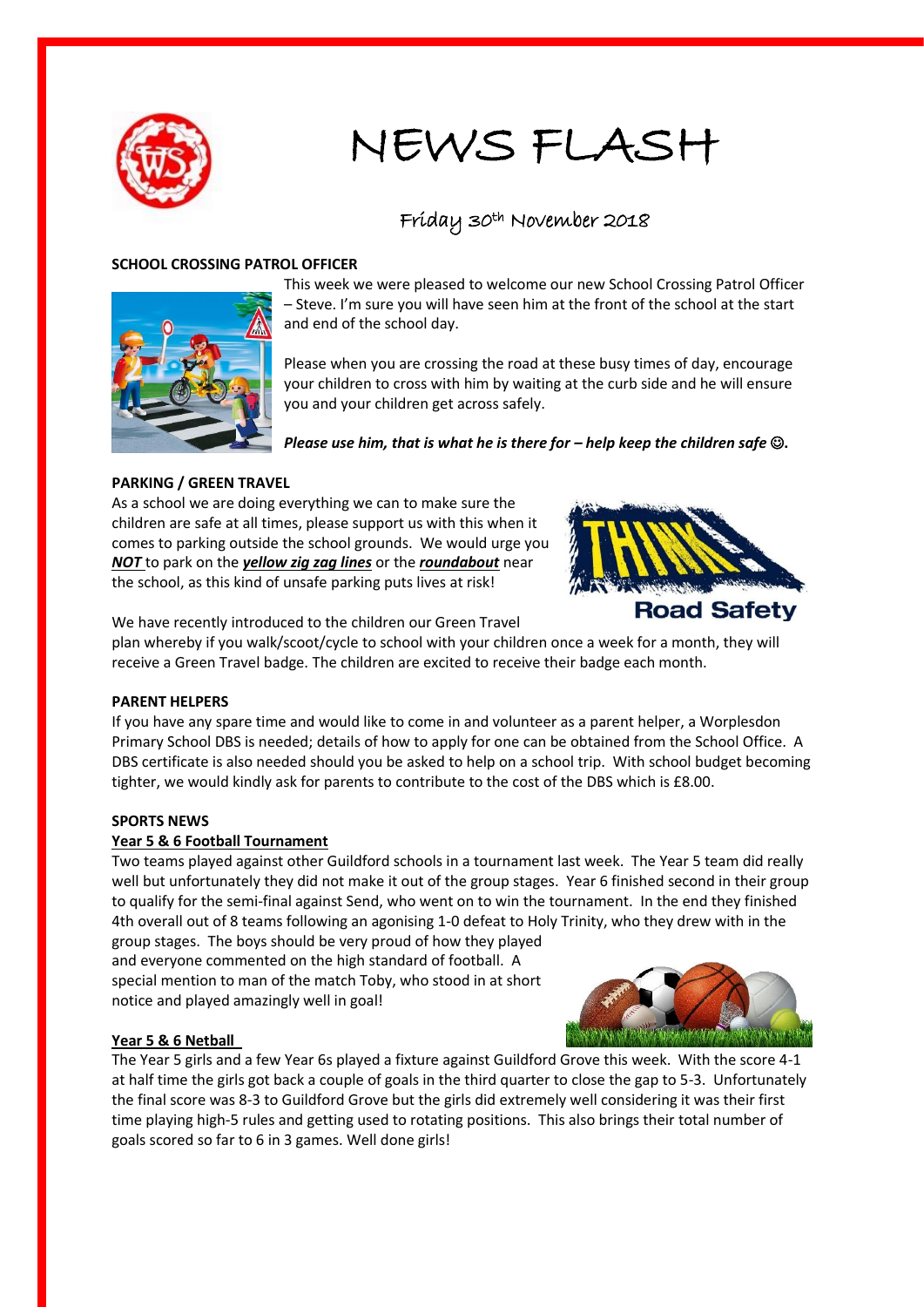#### **AFTER SCHOOL CLUBS**

There will be no extra curricular clubs running on the last week of term ( $w/c$  17<sup>th</sup> December), they will start again in the New Year  $\odot$ .



#### **PTA – WE NEED YOU!**

The PTA are still in need of Class Representatives for Woodpeckers, Owls and Jackdaws. If you have any spare time and would be happy to help or would like to know more, please contact the PT[A worplesdonprimarypta@gmail.com.](mailto:worplesdonprimarypta@gmail.com) Thank you  $\odot$ .

#### **CHALLENGING CHILDREN'S BEHAVIOUR (UNDER 10S) – A FUN, INTERACTIVE TRAINING WORKSHOP**

Why go? - You will be taught about the causes of children's behaviour and some great strategies to manage the behaviour of children. **The training is FREE** What will it be like?

The training is relaxed, informal and fun. The topics covered will include:

- The causes of unacceptable behaviour
- Four steps of changing behaviour
- Anticipating / preventing problem behaviour
- Setting appropriate consequences
- Understanding child aggression and tantrums
- Action planning

When and where is the training?

Moorcroft Centre for the Community, Old School Place, Westfield, Woking GU22 9LY Friday 7th December 2018, 9.30am-2.30pm

To book your place please contact The MTVH Community Team

Call: 0203 819 0487

Text: 07919 058 725

Email: Joseph.Durant@MTVH.co.uk

#### **IMPORTANT DATES**



| <b>Date</b>                                            | Content                                    |
|--------------------------------------------------------|--------------------------------------------|
| Sunday 2 <sup>nd</sup> December (11.30am - 2.00pm)     | PTA Christmas Fair                         |
| Thursday 6 <sup>th</sup> December (7.30pm)             | PTA Social - Wreath making and mulled wine |
| Monday 10 <sup>th</sup> December (2.00pm)              | <b>Reception Nativity</b>                  |
| Tuesday 11 <sup>th</sup> December (9.15am)             | <b>Reception Nativity</b>                  |
| Thursday 13 <sup>th</sup> December                     | Christmas Lunch                            |
| Friday 14 <sup>th</sup> December                       | Christmas Jumper Day                       |
| Friday 14 <sup>th</sup> December (9.15am & 2.00pm)     | Year 1 Christmas Production                |
| Monday 17 <sup>th</sup> December (2.00pm & 6.00pm)     | Year 5 & Year 6 Carol Service              |
| Tuesday 18 <sup>th</sup> December (9.15am & 2.00pm)    | Year 2 Christmas Production                |
| Wednesday 19 <sup>th</sup> December (9.30am & 11.15am) | Year 3 & Year 4 Christmas Carol Service    |
| Wednesday 19 <sup>th</sup> December (pm)               | <b>Christmas Class Parties</b>             |
| Wednesday 19 <sup>th</sup> December (1.45pm)           | Finish for Christmas Break                 |

Kareen O'Brei

Kareen O'Brien Head Teacher